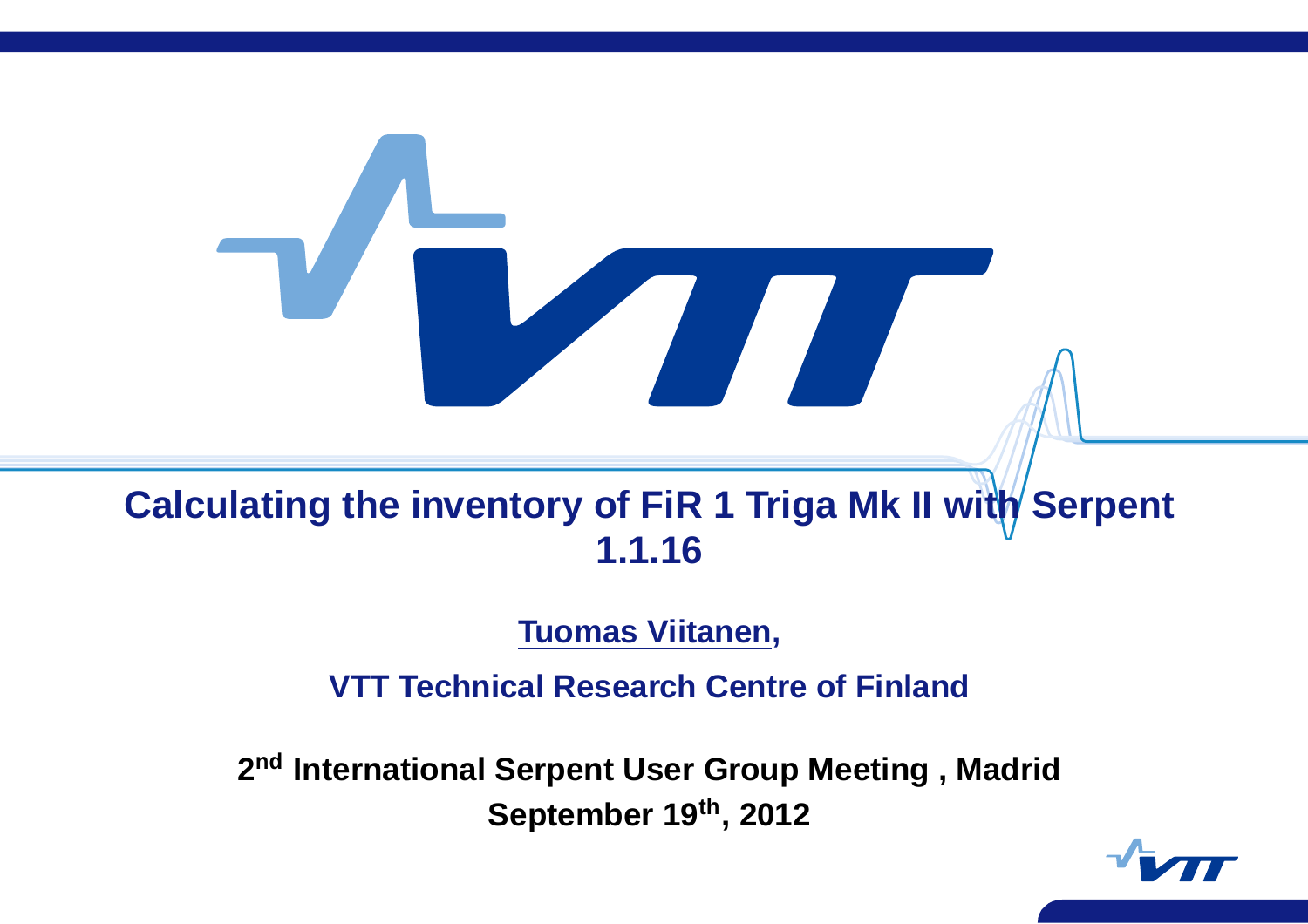### **Outline**

- Introduction
- Shuffle-property of Serpent
- Triga model
	- **–** Geometry
	- **–** Control rods
	- **–** Irradiation history
- Selected results
- Summary

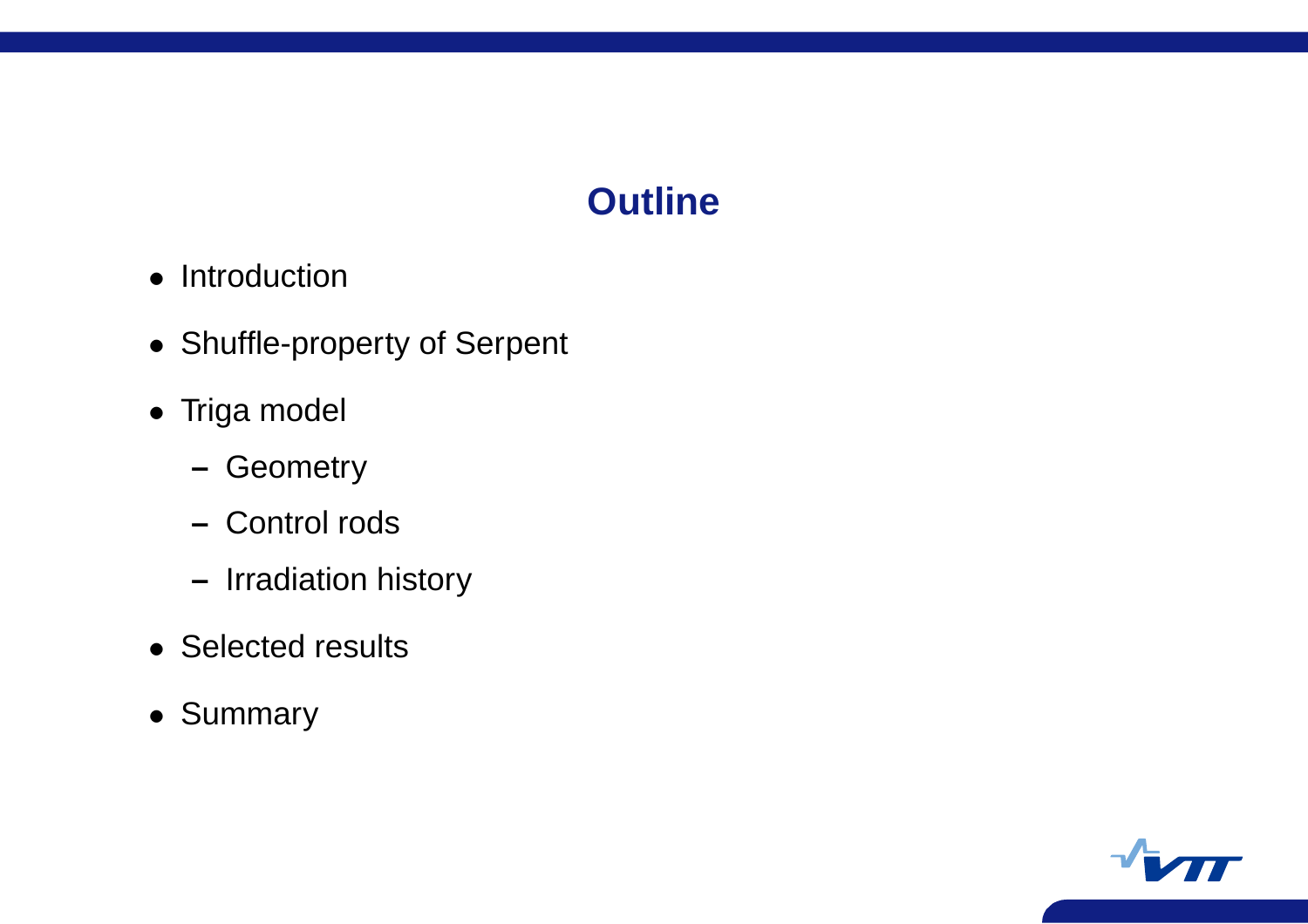## **Introduction: FiR 1**

- Finland's first nuclear reactor.
- Triga Mk-II
- Started in 1962 at 100 kW, upgraded to 250 kW in 1967
- Used in BNCT cancer treatments, isotope production and education.
- About to be decomissioned (according to current knowledge).

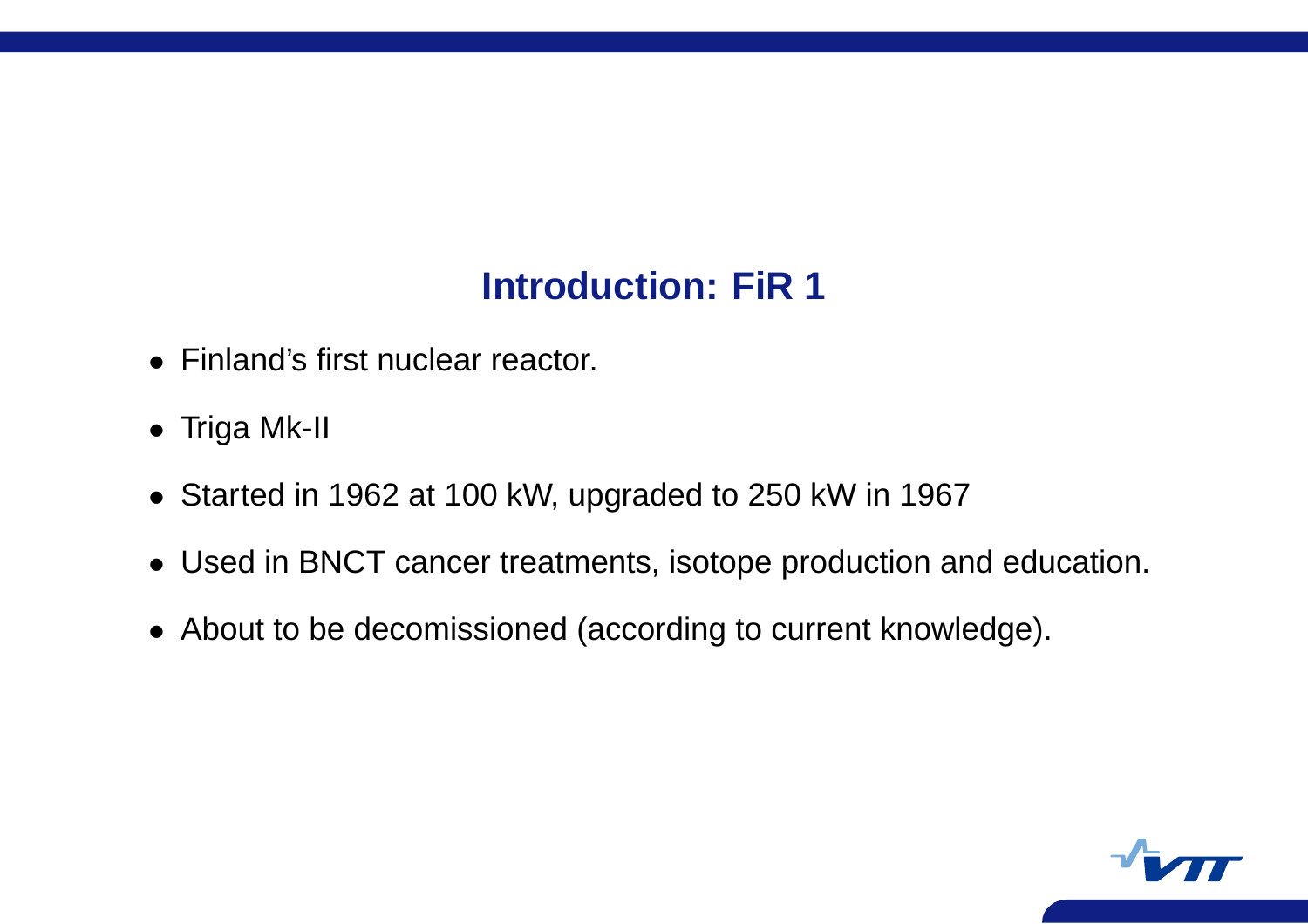#### **Introduction: motivation**

- The nuclide inventory of FiR 1 Triga Mk-II reactor was needed for safety, security and final disposal analyses.
	- **–** Average-rod calculations with ORIGEN (+ <sup>a</sup> representative spectrum from MCNP)
	- **–** Detailed, rod-wise calculation with Serpent

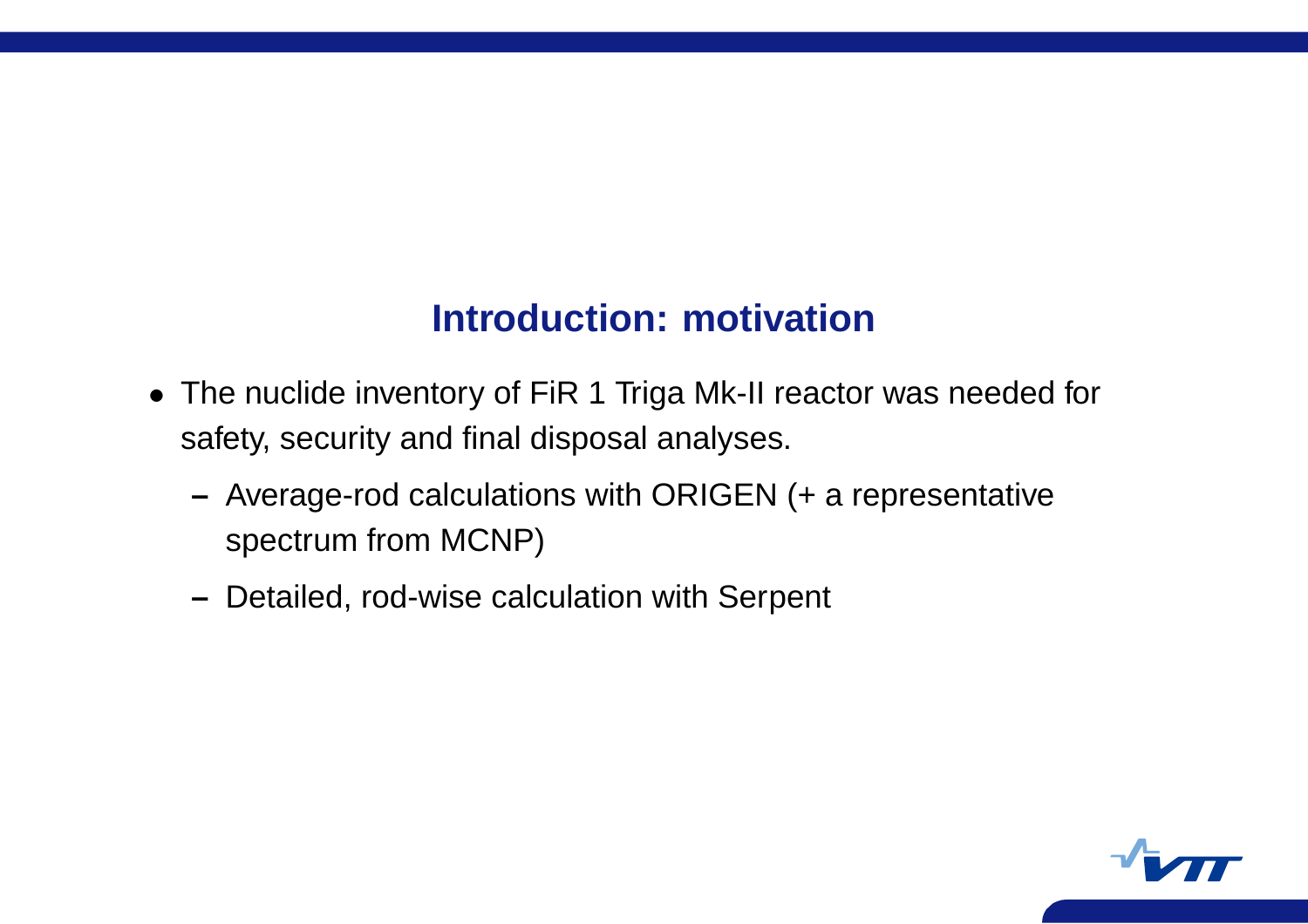#### **Shuffle-property of Serpent**

- An undocumented property in Serpent versions 1.1.17  $\rightarrow$ 
	- **–** Because of <sup>a</sup> bug, not to be used before version 1.1.18 !
	- **–** Still not very thoroughly tested...
- Slightly different implementation in Serpent 2
- Makes it possible to interchange two universes in <sup>a</sup> geometry within <sup>a</sup> burnup calculation.
	- **–** Modelling of changes in the fuel loading

```
set power 250000
dep daystep 6.276480
shuffle 8002 2552
dep daystep 113.723520
```
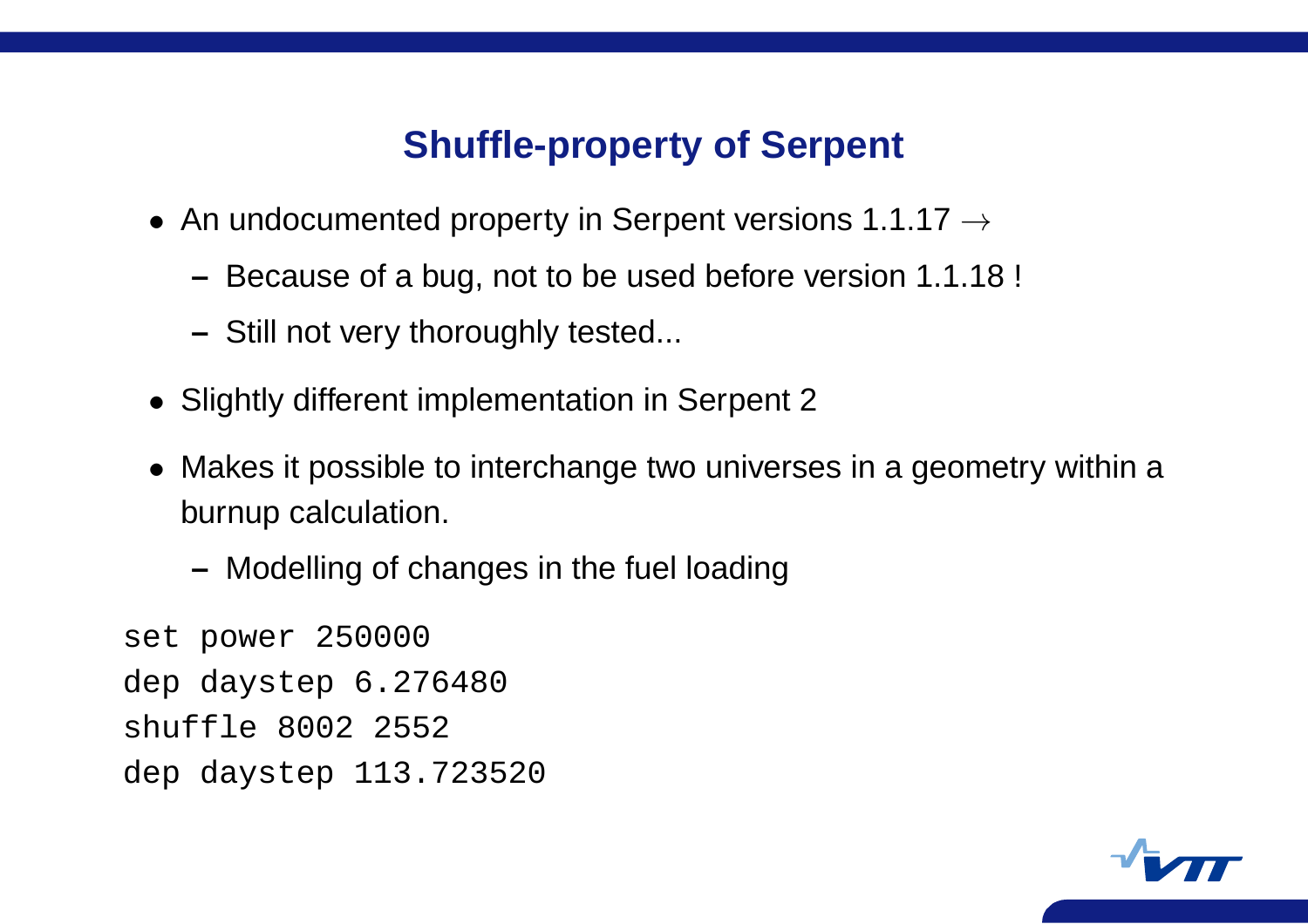#### **Geometry model**

- VTT has three kinds of Triga fuel rods:
	- **–** Al-clad rods with 8 w-% Uranium
	- **–** SS-clad rods with 8.5 w-% Uranium
	- **–** SS-clad rods with 12 w-% Uranium
- Each fuel rod was divided into 3 burnup regions in axial direction for calculation.
- Geometry of the core, (epi-)thermal column and two out of three beam tubes were modelled in high detail.

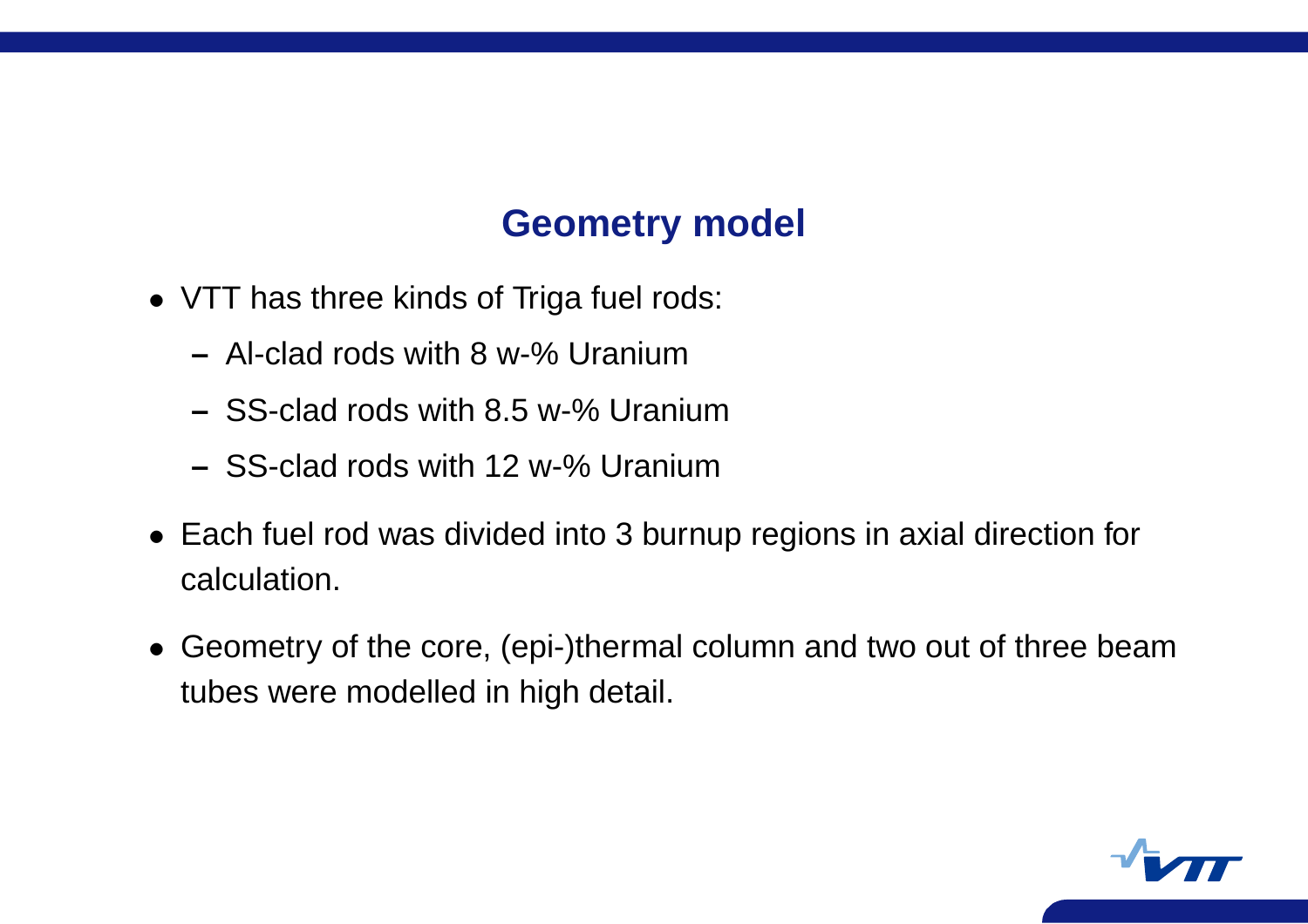## **Geometry model**



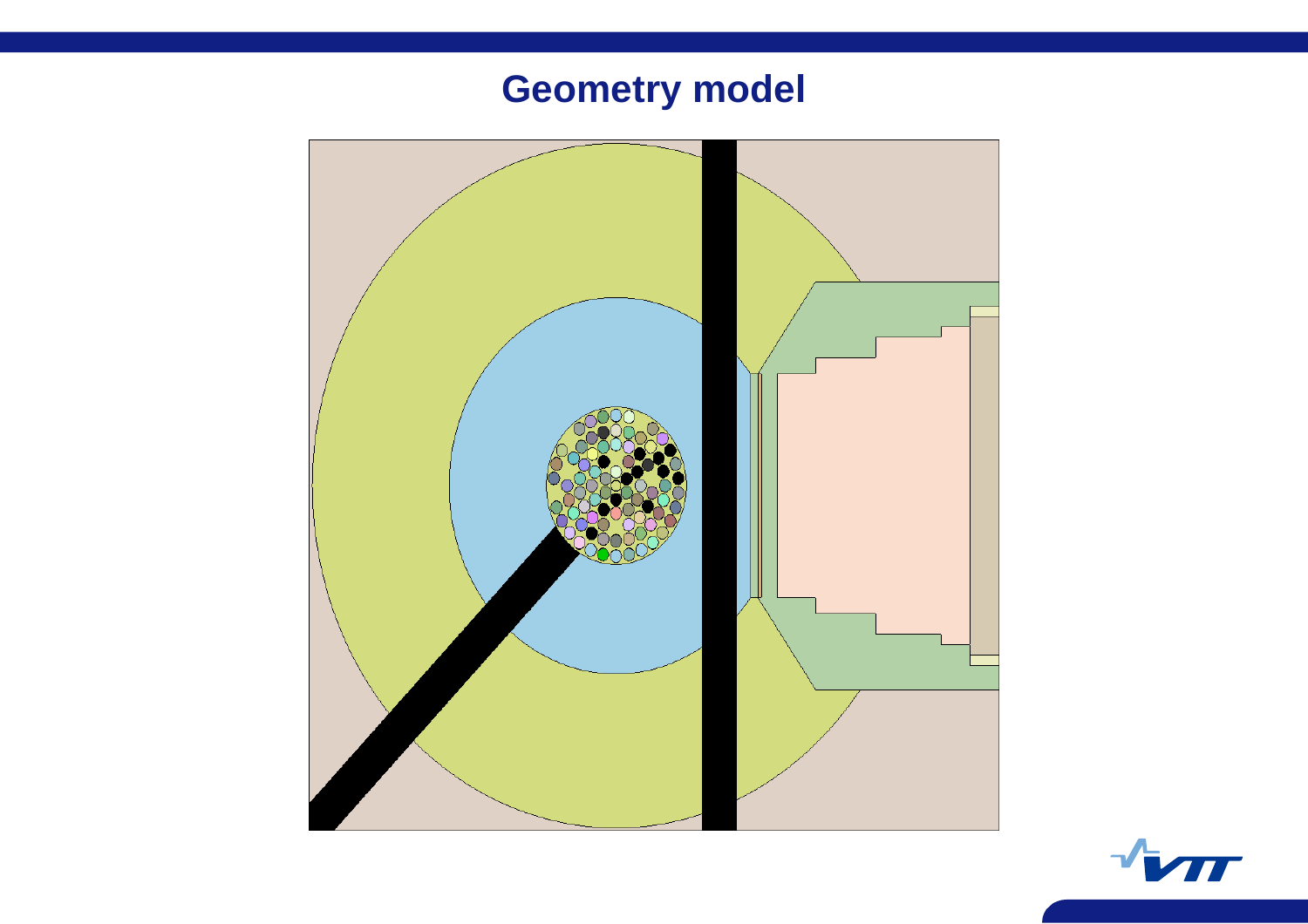### **Control rod model**

- Operation history of control rods is very complex
	- **–** An approximation is required
- Most of the burnup is gained in full power conditions
	- **–** Pulse rod and SHIM I fully withdrawn.
	- **–** Positions of SHIM II and REG vary <sup>a</sup> lot
		- $\rightarrow$  approximated with halfway inserted rods.

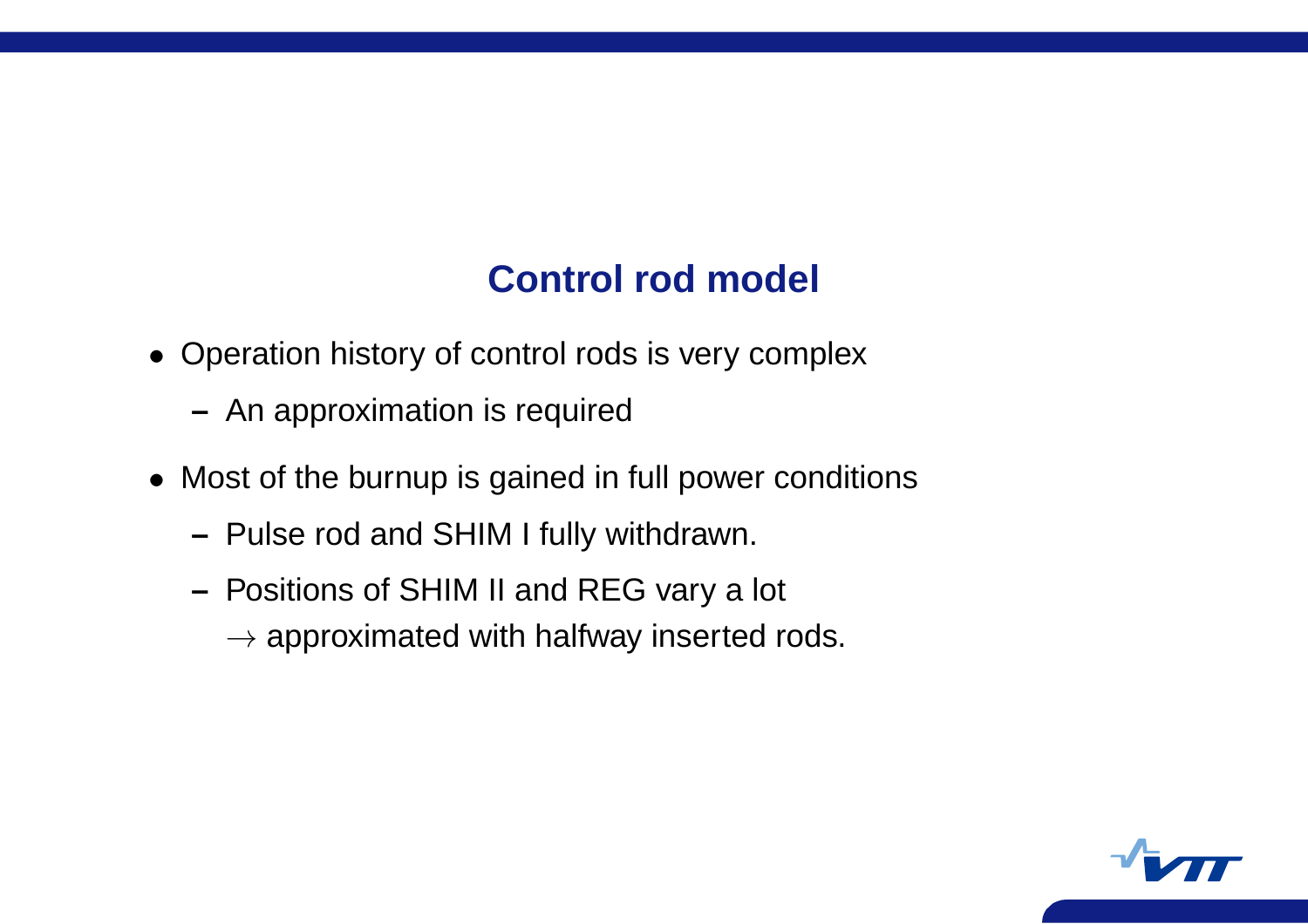#### **Irradiation history model**

- FiR 1 has been used on daily basis for many (about 40) years
	- **–** Reactor started in the morning, run for 7-8 hours and shutdown in the afternoon.
- Even if the history data was easily accessible, accurate modelling of the history would require at least 15000 burnup steps.
- Rough approximation:
	- **–** Irradiation history model is based on yearly power productions
	- **–** First, <sup>a</sup> very long full power step is taken until the yearly burnup is achieved
	- **–** The rest of the year is modelled with <sup>a</sup> zero power decay step.

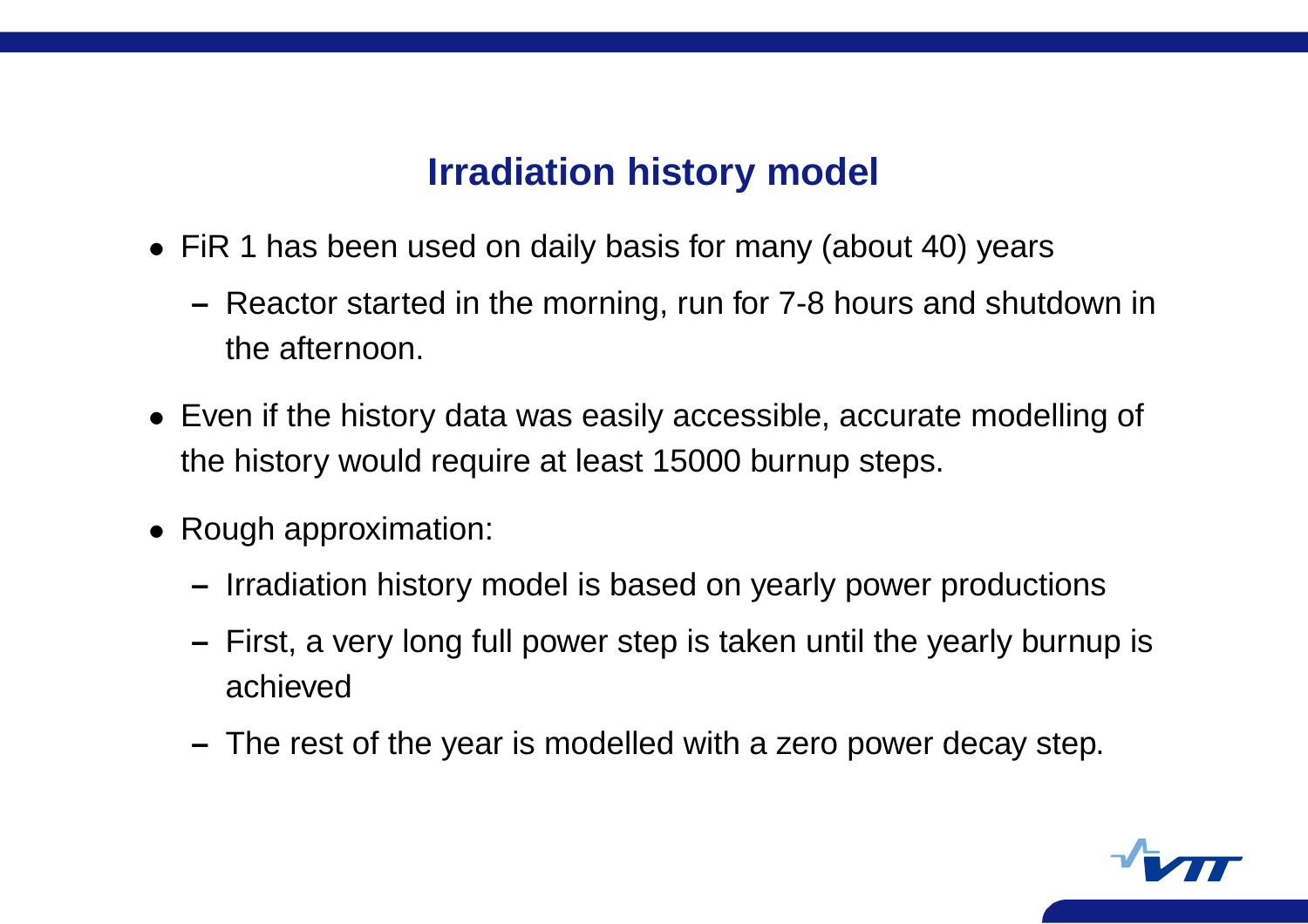### **FiR model in numbers**

- A rather large model:
	- **–** 49 years of operational history
	- **–** 42 changes in fuel loading
	- **–** 91 depletion steps and 92 decay steps.
	- **–** 309 burnable material zones
	- **–** 5680 lines of (mostly automatically generated) input
	- **–** 13.4 GB of memory required in serial mode

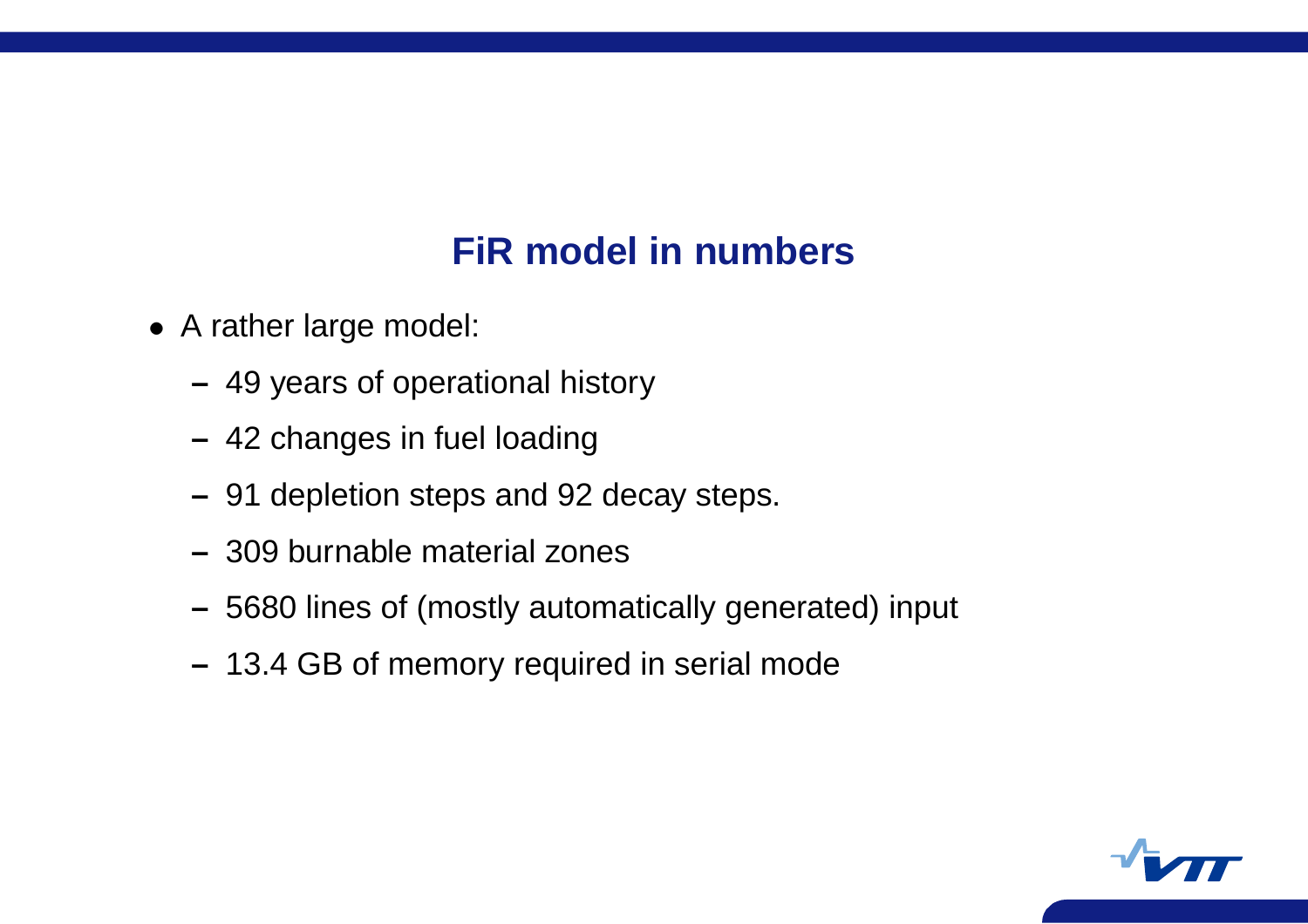#### **Selected results: inventory**

- Serpent and ORIGEN inventories are in good agreement for mos t long-lived nuclides.
- Agreement is worse on short-lived nuclides due to different history models.
- Also concentrations of transuranic elements vary significantly.

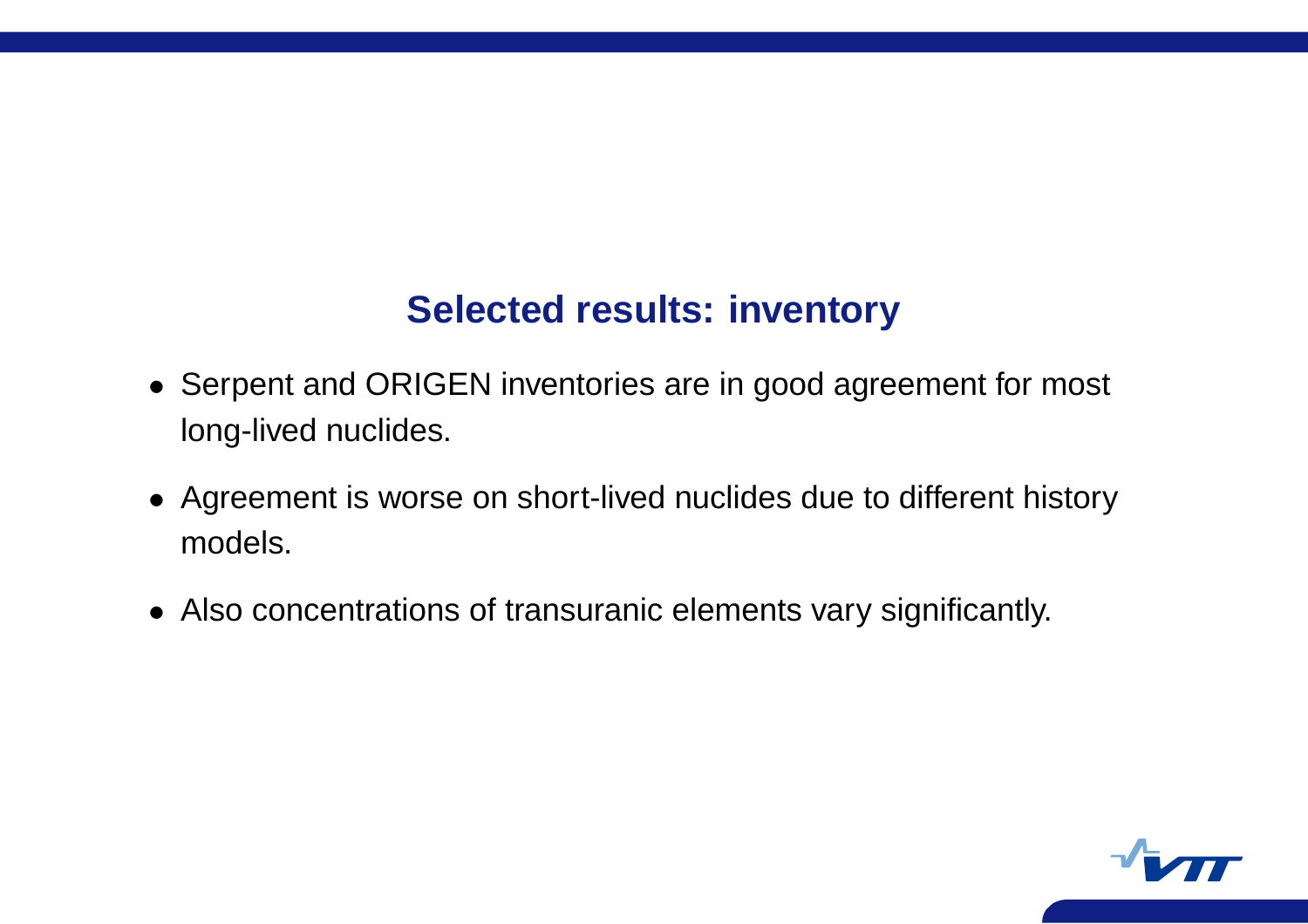| <b>Nuclide</b>      | $T_{1/2}$           | <b>Difference Serpent-ORIGEN-S</b> |
|---------------------|---------------------|------------------------------------|
| ${}^{3}H$           | 12y                 | $-11%$                             |
| 129 <sub>I</sub>    | $1.5 \times 10^7$ y | 45 %                               |
| 137 <sub>Cs</sub>   | 30y                 | 0.3%                               |
| $134C_S$            | 2y                  | $-18%$                             |
| $235$ <sup>T</sup>  | $7 \times 10^8$ y   | 1.3%                               |
| $238$ <sup>T</sup>  | $4 \times 10^9$ y   | 1.8%                               |
| $^{239}\mathrm{Pu}$ | $2.4 \times 10^4$ y | 158 %                              |
| $^{241}Pu$          | 14y                 | 683 %                              |

Table 1: Comparison of compositions for total inventory.

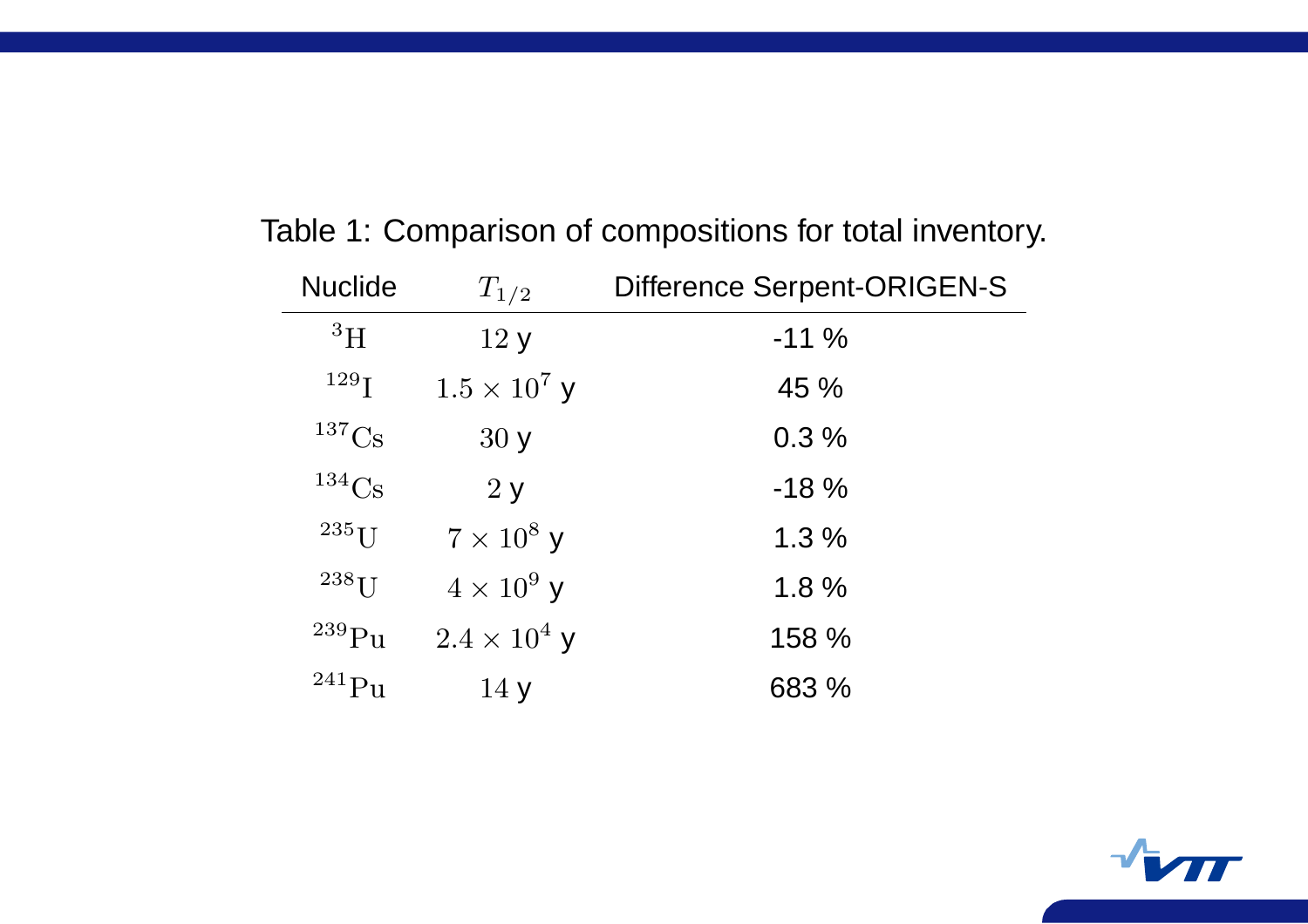#### **Selected results: reactor physics**

- What comes to reactor physical measures, the model seems to be far from perfect.
- Calculated excess reactivity of the current configuration is about 2700 pcm larger than measured.
	- **–** According to calculations, the reactor would almost reach criticality with only pulse rod withdrawn...
- Ni activation analyses do not agree with Serpent results, either.
- However, the multiplication factor is quite stable and  $k_{\rm eff} > 1$  at all times.
	- $\rightarrow$  The model is not fully hopeless.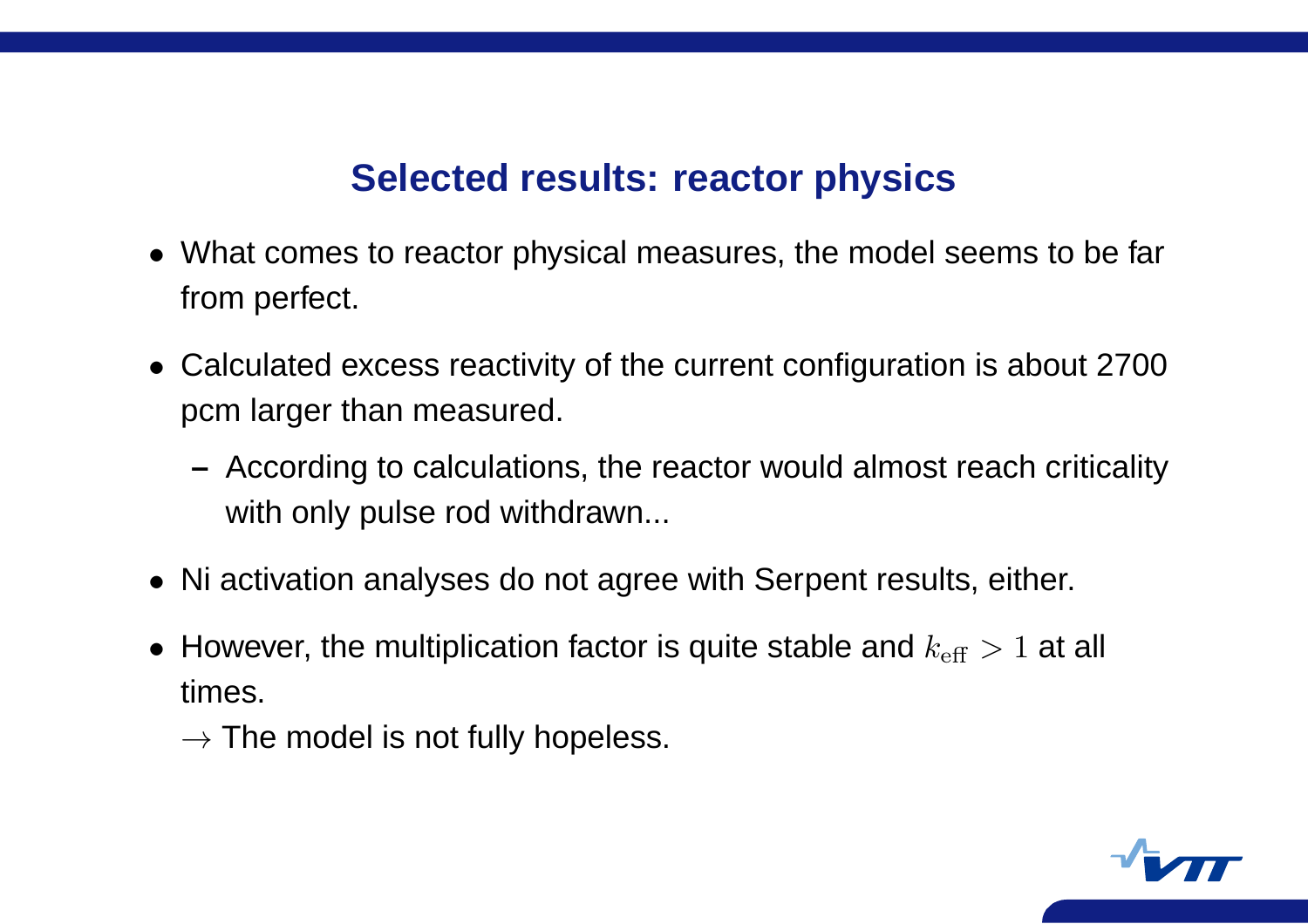## **Multiplication factor with SHIM II and REG halfway inserted**

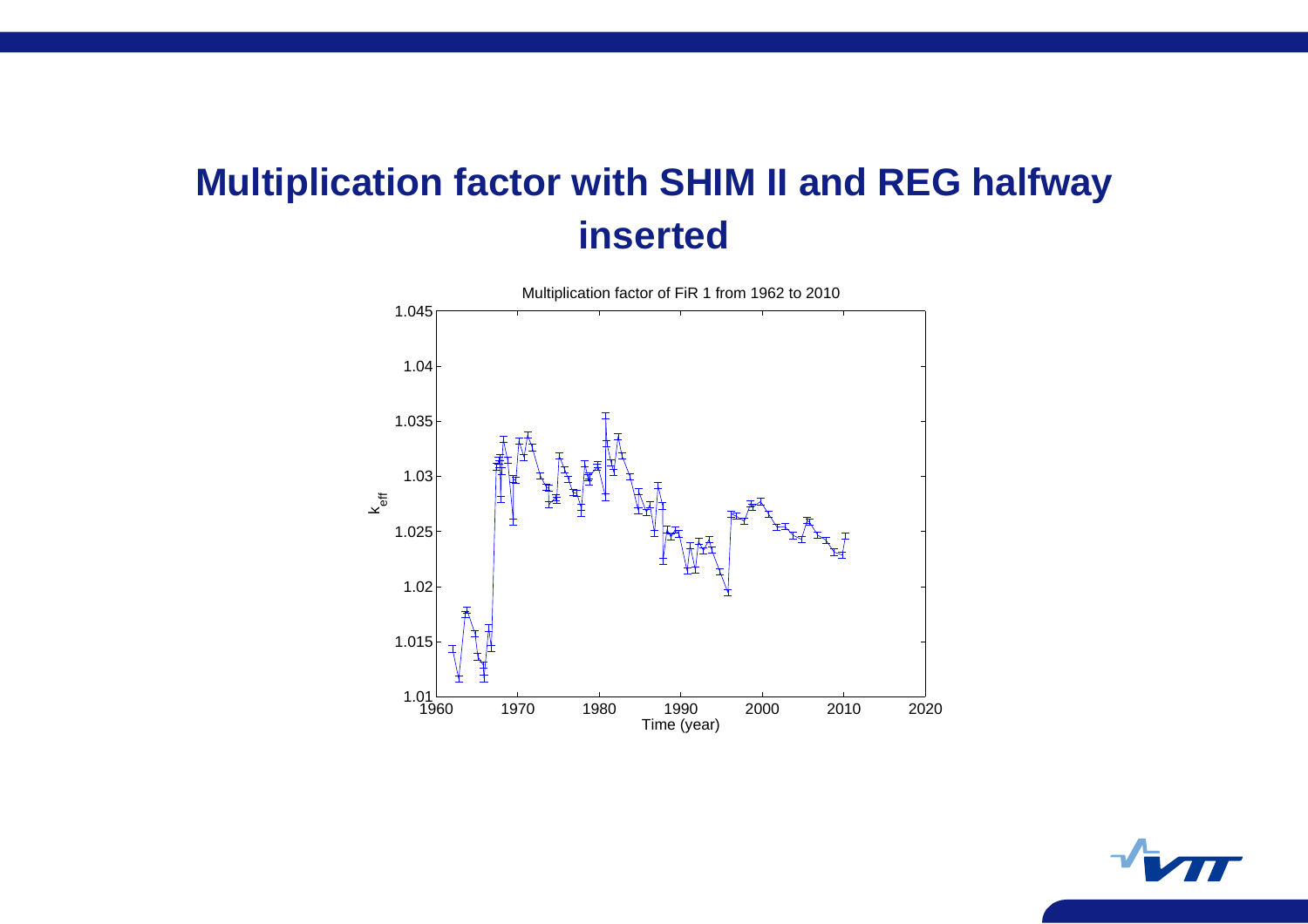## **Mesh plots**



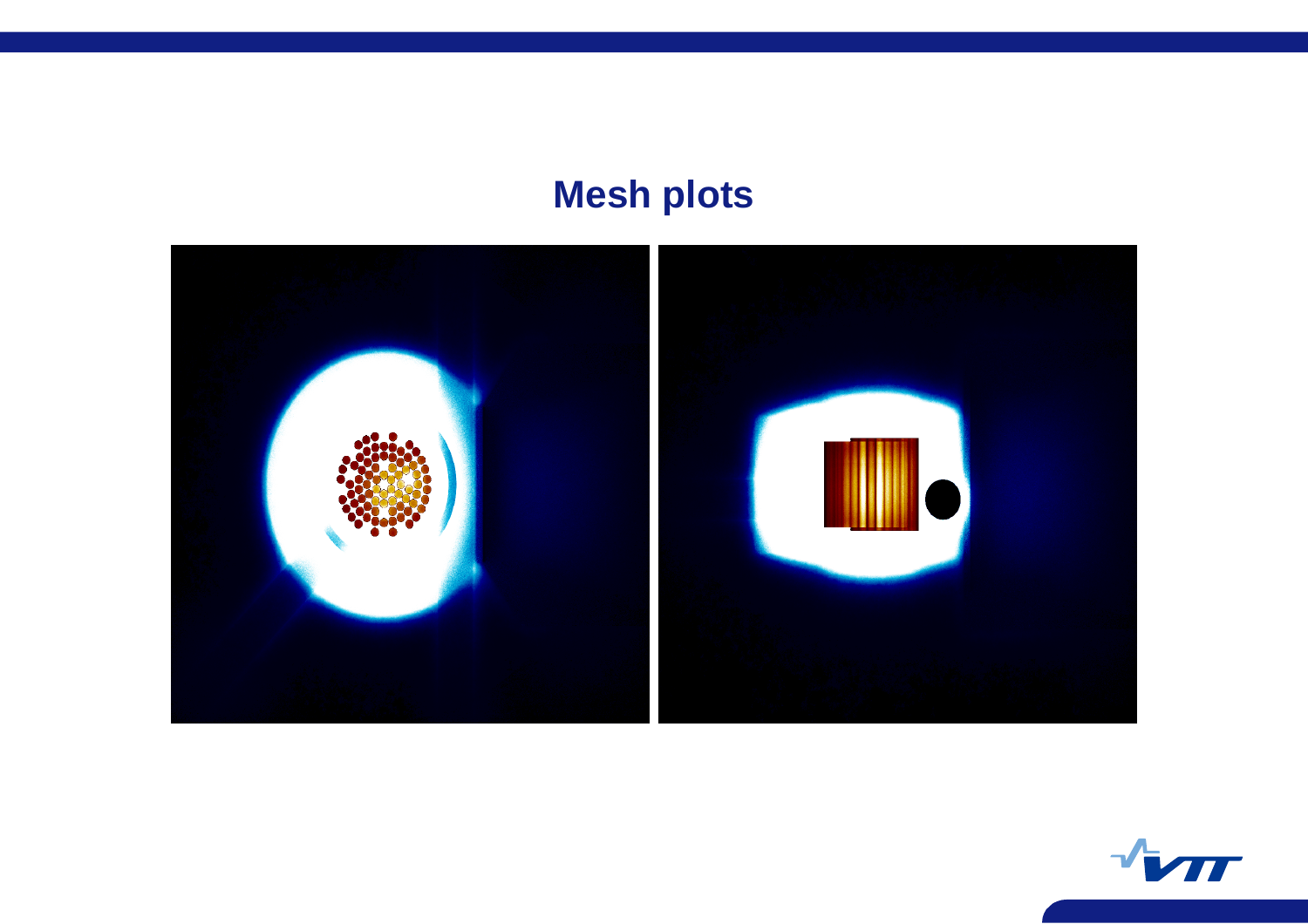#### **Summary**

- The differences in inventory results were something to expect: two programs with very different methods, two nuclear data libraries, two results.
	- **–** Regardless, the magnitudes of compositions were in agreement for all important long-lived nuclides!
- The complex model should be double-checked for errors.
- **Thanks to the new shuffling property, Serpent is well-capable of modeling the fuel depletion in research reactors.**